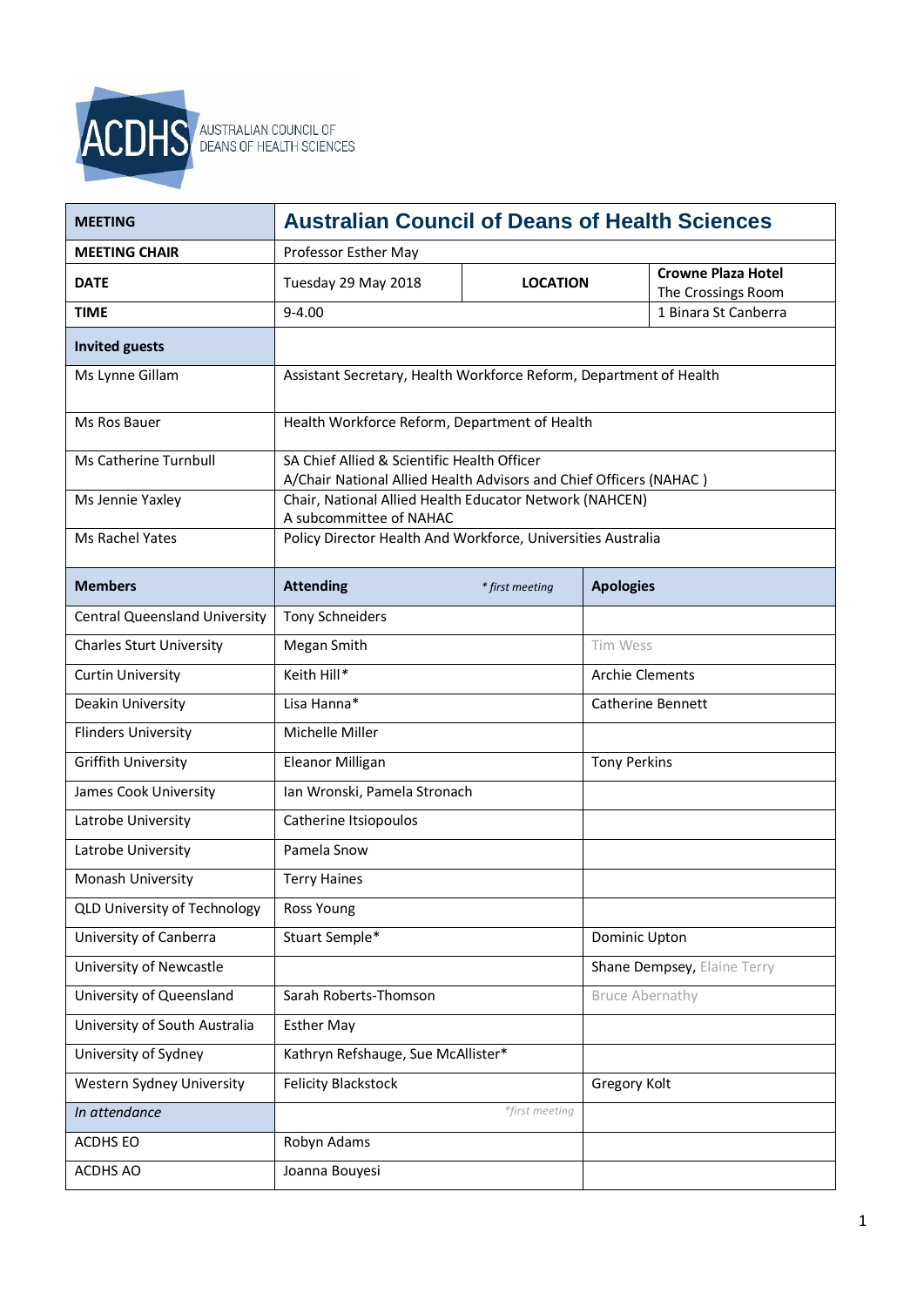| <b>Australian Council of Deans of Health Sciences</b><br><b>MEETING</b> |                                                                                                             |                            |
|-------------------------------------------------------------------------|-------------------------------------------------------------------------------------------------------------|----------------------------|
|                                                                         | 29 May 2018                                                                                                 |                            |
|                                                                         | <b>Minutes</b>                                                                                              |                            |
| Item                                                                    |                                                                                                             | <b>Actions</b>             |
| $\mathbf 1$                                                             | Welcome, introductions and apologies                                                                        | Chair to sign approved     |
|                                                                         | Following general introductions, Professor Esther May welcomed new                                          | minutes                    |
|                                                                         | members/representatives - Eleanor Milligan, Keith Hill, Lisa Hanna and Stuart                               | $\Box$                     |
|                                                                         | Semple.                                                                                                     |                            |
|                                                                         | Apologies noted as above.                                                                                   |                            |
|                                                                         | Tim Weiss (CSU) has resigned and moved to University of the Sunshine Coast                                  |                            |
|                                                                         | The meeting unanimously confirmed the minutes with the correction of                                        |                            |
|                                                                         | typographical errors.                                                                                       |                            |
|                                                                         | Action items status report                                                                                  |                            |
|                                                                         | MBS Allied Health Working Group has not yet been convened. MBS review                                       |                            |
|                                                                         | timelines have been reviewed and the review will be completed by end of                                     |                            |
|                                                                         | the year (2018).                                                                                            |                            |
|                                                                         | Notes from University clinics workshop are completed<br>$\overline{\phantom{0}}$                            |                            |
|                                                                         | Website continues to be developed with a request to members to send<br>$\qquad \qquad \blacksquare$         |                            |
|                                                                         | through any good news stories to be posted on website. All meeting                                          |                            |
|                                                                         | minutes are available on the members section. Contact Robyn or Joanna for                                   |                            |
|                                                                         | password.                                                                                                   |                            |
|                                                                         | Clinical education/hours working group convened - via teleconference and<br>$\overline{\phantom{0}}$        |                            |
|                                                                         | a face to face meeting on May 10 <sup>th</sup> at USyd                                                      |                            |
|                                                                         | SA Heath study Better Health Outcomes project - little documentation<br>available on this.                  |                            |
|                                                                         | DOH emerging workforce data trends - updated fact sheets not yet                                            |                            |
|                                                                         | $\overline{\phantom{a}}$<br>available so difficult to provide feedback                                      |                            |
|                                                                         | Feasibility of location of ACDHS office potentially in Canberra - not yet fully<br>$\overline{\phantom{a}}$ |                            |
|                                                                         | investigated .Discuss possibly of holding council meetings in other cities                                  |                            |
|                                                                         | with member universities hosting                                                                            |                            |
|                                                                         | Conference attendance updates, EO to report back - Robyn has been                                           |                            |
|                                                                         | looking at ways to promote having ACDHS members as keynote speakers.                                        |                            |
|                                                                         | Correspondence                                                                                              |                            |
|                                                                         | Request from Target Student Media, for ACDHS to submit an article on                                        |                            |
|                                                                         | promoting studying health sciences in Australia to international students -                                 | Prepare article/story - RA |
|                                                                         | agreed to proceed. Robyn will respond and search for a previous article that                                | □                          |
|                                                                         | was submitted. Allied Health Rural Generalist - agreed to progress                                          |                            |
|                                                                         | conversations with Paul Worley, SARRAH and CranaPlus. Our position is that                                  | Position paper for AHRG -  |
|                                                                         | we are educating people and professionals who are moving into the rural                                     | <b>RA</b>                  |
|                                                                         | health practice pipeline, and there should be a structured education and                                    | $\Box$                     |
|                                                                         | employment pathway as there is in other disciplines such as medicine.                                       |                            |
|                                                                         | Stress the importance of allied health - career development framework.                                      |                            |
|                                                                         | Robyn to draft a position paper/response providing a solution, with support                                 |                            |
|                                                                         | from Kathryn, Megan, Eleanor and Pam (circulate draft to members).                                          |                            |
|                                                                         | Add AHRG follow-up on agenda for next meeting<br>$\circ$                                                    |                            |
|                                                                         |                                                                                                             |                            |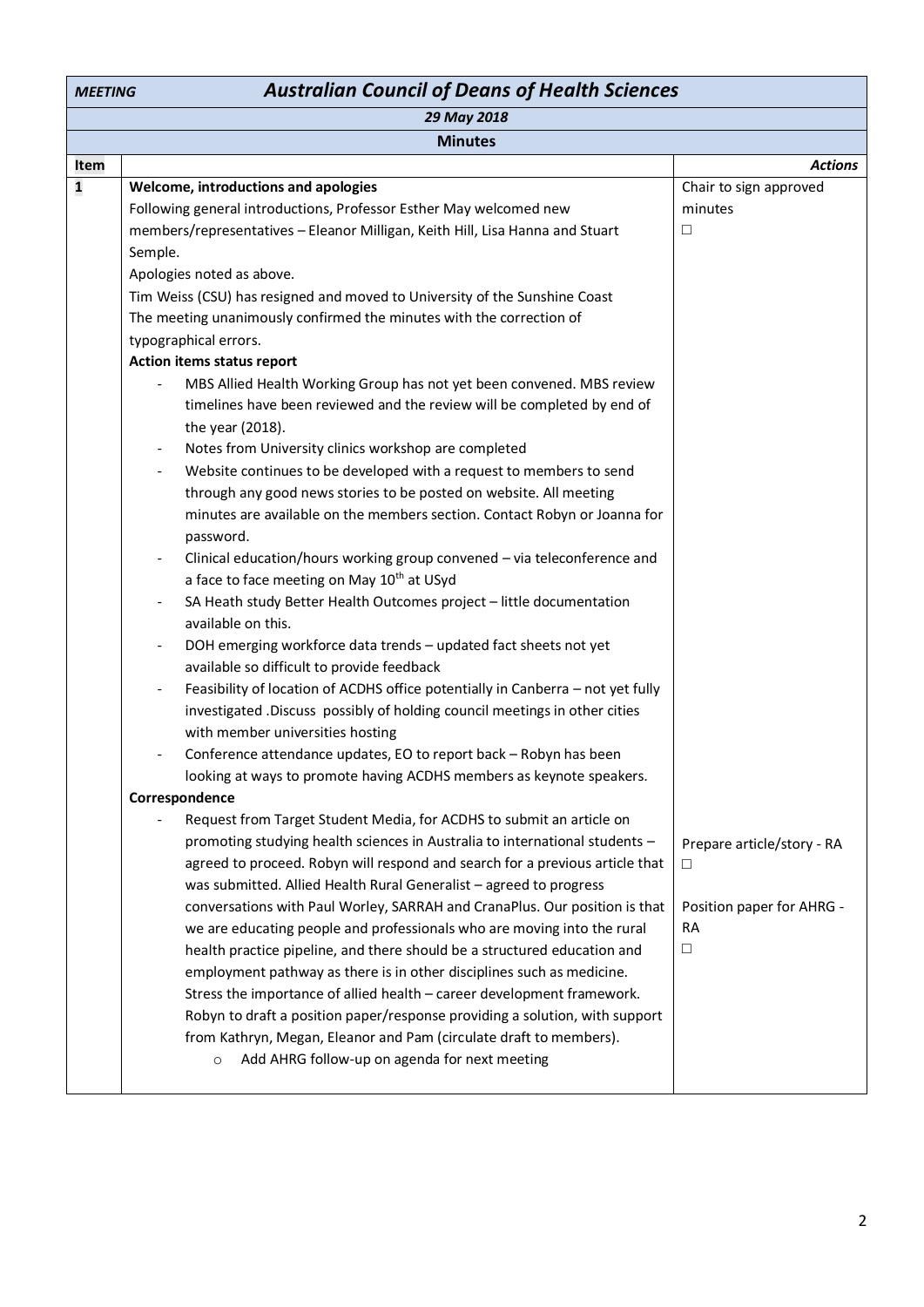| 2. | <b>Clinical Placement and Curricula Discussion</b>                                                                                           |                                  |
|----|----------------------------------------------------------------------------------------------------------------------------------------------|----------------------------------|
|    | <b>PDF</b>                                                                                                                                   |                                  |
|    |                                                                                                                                              |                                  |
|    | Attachment 1 -<br><b>ACDHS Clincial Educ</b>                                                                                                 |                                  |
|    | See Attachment 1 slides which were presented in the meeting as background to the                                                             |                                  |
|    | Clinical Education item.                                                                                                                     |                                  |
|    | There was discussion covering the following:                                                                                                 |                                  |
|    | How many hours are necessary; quality over quantity? Kathy Refshauge has                                                                     |                                  |
|    | been working on this. Some feedback indicates                                                                                                |                                  |
|    | employers are comfortable with the technical skills that students<br>$\circ$                                                                 |                                  |
|    | graduate with,                                                                                                                               |                                  |
|    | but soft skills such as communication, reasoning, etc need further<br>$\circ$                                                                |                                  |
|    | attention and development.                                                                                                                   |                                  |
|    | Advocacy                                                                                                                                     |                                  |
|    | Identify and liaise with local, state and national champions<br>$\circ$                                                                      | Scan of key contacts $-$         |
|    | recognise the importance of the role of states in clinical education<br>$\circ$                                                              | RA/JB                            |
|    | cultivate a relationship with some of the key health and education<br>$\circ$                                                                | □                                |
|    | journalists                                                                                                                                  |                                  |
|    | Link with key stakeholders/groups to share our position on<br>$\circ$                                                                        |                                  |
|    | accreditation requirements in an open forum, information sharing                                                                             |                                  |
|    | Develop short overview of clinical education working party for members to                                                                    | One page brief - RA              |
|    | disseminate to colleagues (eg associate deans of work integrated learning)                                                                   | □                                |
|    | to bring the right authors into the picture                                                                                                  |                                  |
|    |                                                                                                                                              |                                  |
|    | Outputs from working group - delegated responsibility amongst members                                                                        |                                  |
|    | to work on papers:                                                                                                                           |                                  |
|    | If any extra support/resources are needed to action the outputs,<br>$\circ$<br>member can contact Chair/Robyn with details to be approved by |                                  |
|    | the executive                                                                                                                                |                                  |
|    | Circulate titles and aims of each paper, and create one page brief for                                                                       |                                  |
|    | purpose of the papers we are writing                                                                                                         |                                  |
|    | Queensland Physiotherapy Placement Collaborative (QPPC) - articles                                                                           |                                  |
|    | mentioned include                                                                                                                            |                                  |
|    | Stoikov, S., Shardlow, K., Gooding, M. & Kuys, S. (2017). Clinical<br>$\circ$                                                                |                                  |
|    | activity profile of preregistration physiotherapy students during                                                                            |                                  |
|    | clinical placements. Australian Health Review. DOI                                                                                           |                                  |
|    | http://dx.doi.org/10.1071/AH16181_CO                                                                                                         | Send papers to Joanna for        |
|    |                                                                                                                                              | upload to website $-$ ALL $\Box$ |
|    | Send any useful resources and papers to Joanna and Robyn to be uploaded to the                                                               |                                  |
|    | Members section of the website                                                                                                               |                                  |
|    |                                                                                                                                              |                                  |
|    | <b>MBS and Student Issues</b>                                                                                                                | Esther to speak to APA (Ian      |
|    | <b>RE MBS</b>                                                                                                                                | Watts) – EM $\Box$               |
|    | Communication from APA confirming that students cannot deliver any MBS                                                                       |                                  |
|    | funded services. There is a level of misinformation/misinterpretation                                                                        |                                  |
|    | around this communication as one incorrect perception/interpretation is                                                                      |                                  |
|    | that students are not able to treat anyone in private practices/clinics,                                                                     |                                  |
|    | however it is that they cannot treat and charge through MBS.                                                                                 |                                  |
|    | Esther to follow up with Ian Watts to voice our concerns over perception                                                                     |                                  |
|    | and potential impacts<br>RE NDIS and students,                                                                                               |                                  |
|    |                                                                                                                                              |                                  |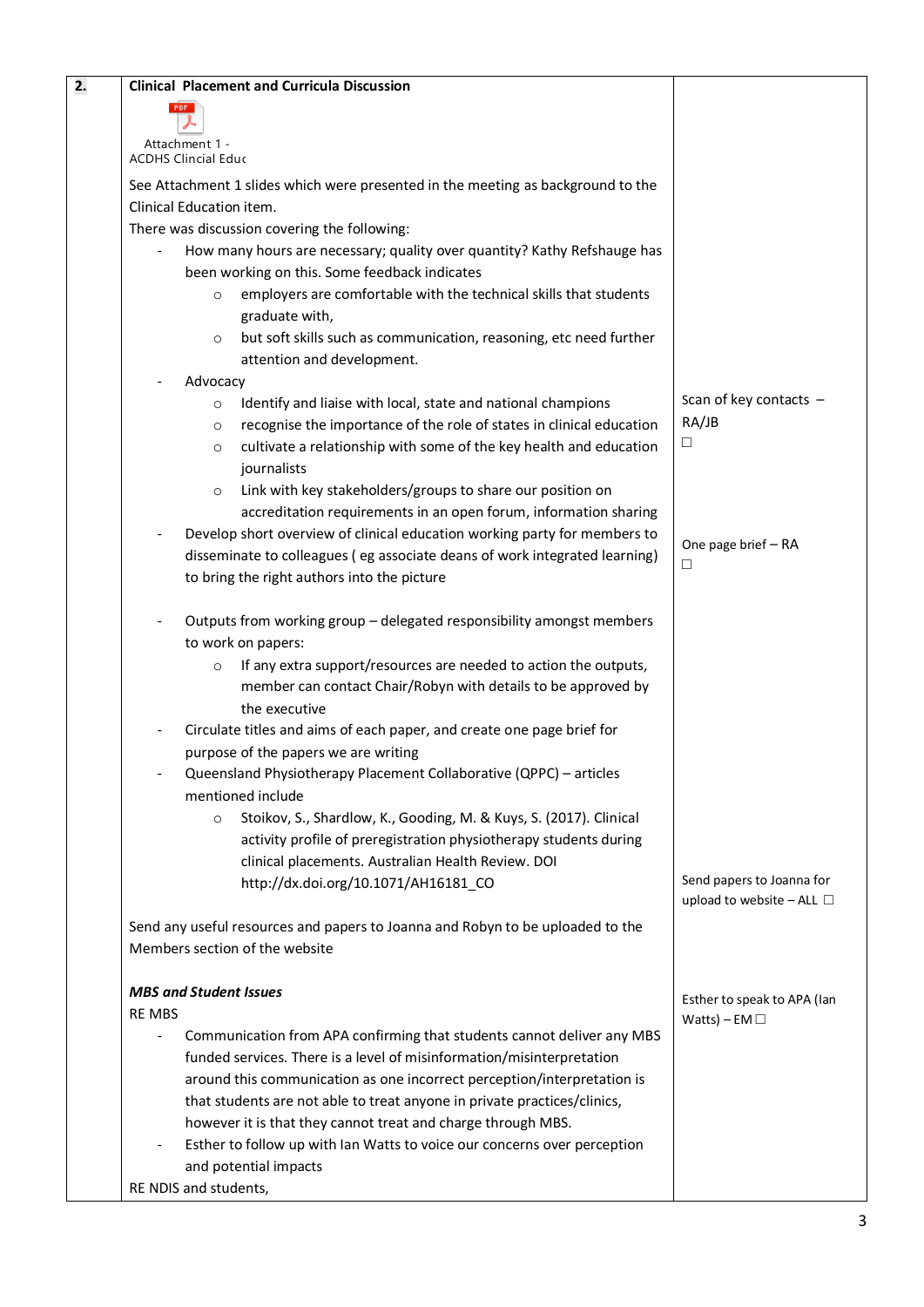|    | it is understood that students are able to observe and in some capacity, and<br>$\overline{\phantom{a}}$ |  |
|----|----------------------------------------------------------------------------------------------------------|--|
|    | can treat under specific funding streams                                                                 |  |
|    | Issues with student learning if they can't be involved in NDIS service                                   |  |
|    | delivery, or private practice - impacts on preparation for working in                                    |  |
|    | different sectors and settings                                                                           |  |
|    |                                                                                                          |  |
|    |                                                                                                          |  |
| 4. | Department of Health - Health Workforce Division                                                         |  |
|    | Guests: Ros Bauer and, Kerryn Pholi Workforce Division, Department of Health                             |  |
|    |                                                                                                          |  |
|    | Ms Bauer provided an overview of an internal project to scan the allied<br>$\overline{\phantom{0}}$      |  |
|    | health workforce and service delivery across jurisdictions, sectors and                                  |  |
|    | services to better understand impact on access to allied health services.                                |  |
|    | Information obtained will be circulated internally to assist with planning.                              |  |
|    | Some broad feedback indicates that                                                                       |  |
|    | Community health appears to have has fallen through the cracks -<br>$\circ$                              |  |
|    | outpatient services                                                                                      |  |
|    | There is limited access to data and systems in the primary care<br>$\circ$                               |  |
|    | sector                                                                                                   |  |
|    | Ideally, Allied health need to use same software as GP's -<br>٠                                          |  |
|    | lack of communication between AH and GP's                                                                |  |
|    | Action area for advocacy                                                                                 |  |
|    | Advocacy should be targeted with a clear pathway and<br>$\circ$                                          |  |
|    | understanding of the groups we need to lobby to, and who we                                              |  |
|    | make submissions to.                                                                                     |  |
|    | Advocacy suggestions<br>$\circ$                                                                          |  |
|    | Electorate strategy - gain traction in our electorates to<br>٠                                           |  |
|    | have better impact on the commonwealth.                                                                  |  |
|    | Explore the idea of putting together a working group to<br>٠                                             |  |
|    | develop a communications strategy - one member                                                           |  |
|    | representative from each state. Potentially invest money                                                 |  |
|    | to a consultation with expertise in this field to help                                                   |  |
|    | develop this.                                                                                            |  |
|    |                                                                                                          |  |
|    | Discussion on the 'Allied Health' collective term                                                        |  |
|    | What/who does Allied Health represent as a name?<br>$\circ$                                              |  |
|    | What does it mean to the DoH?<br>$\circ$                                                                 |  |
|    | Member comments<br>$\circ$                                                                               |  |
|    | Kathy Refshauge mentioned Sydney Uni plans to have                                                       |  |
|    | students running kiosks in public spaces such as shopping                                                |  |
|    | centres, advising people on what allied health services are                                              |  |
|    | available in the area which they could access.                                                           |  |
|    | Concerns that GP's are referring to non-evidence based<br>٠                                              |  |
|    | 'alternative' interventions as they don't have the time to                                               |  |
|    | apply evidence filters.                                                                                  |  |
|    | NDIS rules quite broad<br>٠                                                                              |  |
|    | if a family believe a type of therapy will be                                                            |  |
|    | beneficial then it can get funded.                                                                       |  |
|    | Ms Bauer is happy to accept emails from members, sharing information                                     |  |
|    | that might be helpful or relevant to her allied health workforce project.                                |  |
|    |                                                                                                          |  |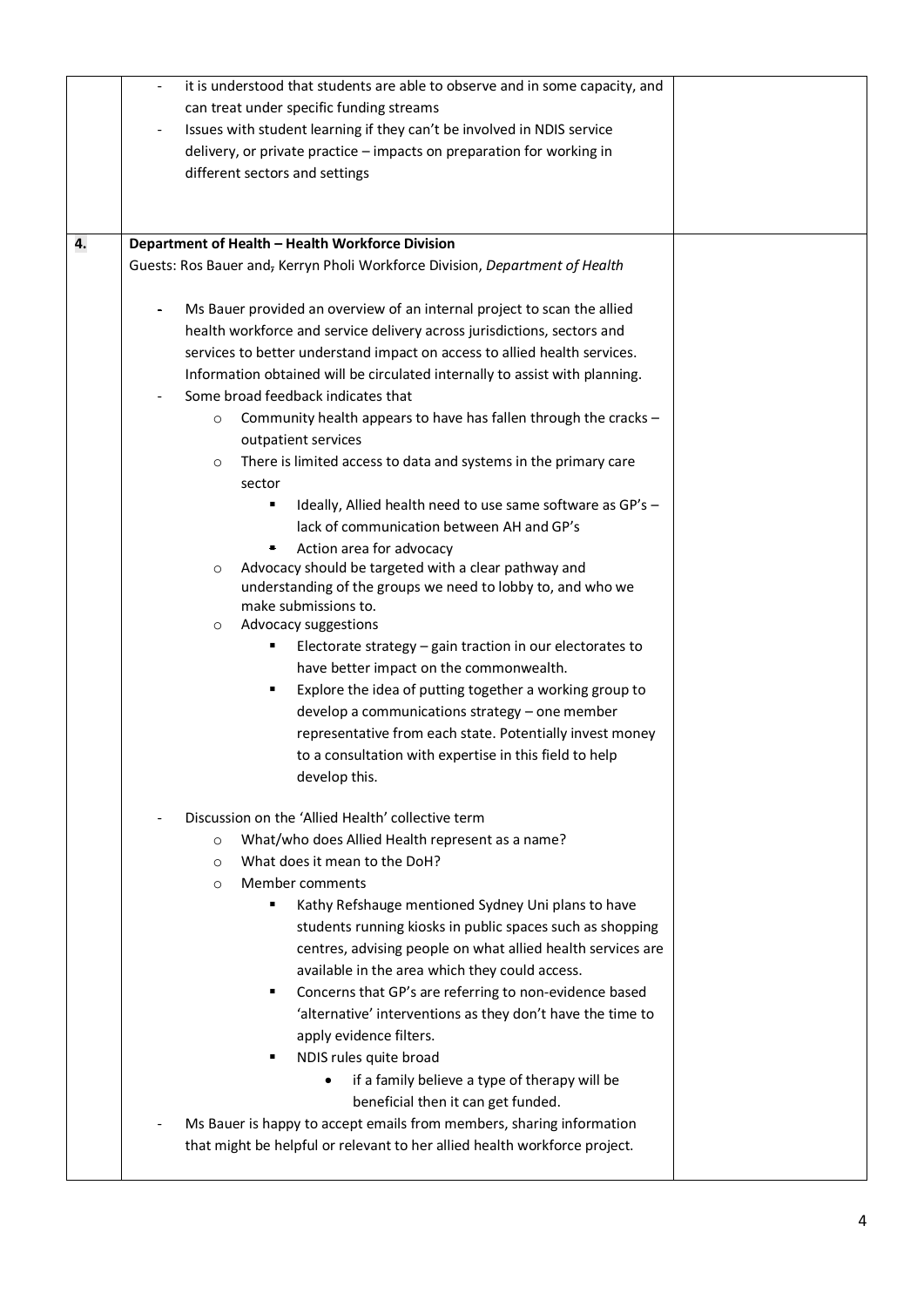|    | The 2018-19 Budget announced a Workforce Incentives Program, which<br>$\overline{\phantom{a}}$ |                           |
|----|------------------------------------------------------------------------------------------------|---------------------------|
|    | mentions allied health. Implementation will commence July 2019 with                            |                           |
|    | consultation occurring with stakeholders including allied health prior to July                 |                           |
|    | 2019. The incentive will fund doctors to employ or contract allied heath                       |                           |
|    | positions                                                                                      |                           |
|    | http://www.health.gov.au/internet/budget/publishing.nsf/Content/budget                         |                           |
|    | 2018-factsheet28.htm                                                                           |                           |
|    |                                                                                                |                           |
|    |                                                                                                |                           |
|    | The council thanked Ms Bauer for initiating this project and for her work to build the         |                           |
|    | awareness of allied health within the department. The Chair also thanked Ms Pholi              |                           |
|    | for her work on the project.                                                                   |                           |
|    |                                                                                                |                           |
|    | Invite Dave Hallinan to next Canberra meeting?                                                 |                           |
| 5. | <b>National Allied Health Advisors and Chief Officers (NAHAC)</b>                              |                           |
|    | Guests: Catherine Turnbull (SA Chief Allied & Scientific Health Officer, Chair of              |                           |
|    | NAHAC, chair of AAHLF) and Jennie Yaxley (Chair of NAHCEN)                                     |                           |
|    |                                                                                                |                           |
|    | NAHAC has been established for 15 years with chief allied health officers                      |                           |
|    | appointed in all jurisdictions since 2006.                                                     |                           |
|    |                                                                                                |                           |
|    | NAHAC is the current chair of AAHLF (SARRAH, IAHA, AHPA and<br>$\circ$                         |                           |
|    | ACDHS are members of AAHLF).                                                                   |                           |
|    | AAHLF is also the body that the Health Principal Service Committee<br>$\circ$                  |                           |
|    | has identified as an existing forum from which to seek advice re                               |                           |
|    | allied health workforce matters                                                                |                           |
|    | NAHCEN is a sub-committee of NAHAC, linking workforce and<br>$\circ$                           |                           |
|    | clinical education.                                                                            |                           |
|    |                                                                                                |                           |
|    | Accreditation, placement hours and competency                                                  |                           |
|    |                                                                                                |                           |
|    |                                                                                                |                           |
|    | NAHAC is interested in being involved with our clinical hours working group                    | Share slides with NAHAC - |
|    | - Robyn will share the presentations slides with NAHAC to assist with                          | RA                        |
|    | understanding how they can work with ACDHS.                                                    |                           |
|    |                                                                                                |                           |
|    | New education pathways                                                                         |                           |
|    | In the jurisdictions, there are Allied health assistants and other types of                    |                           |
|    | health workforce groups.                                                                       |                           |
|    | Example: South Australia has an industrial agreement with an<br>$\circ$                        |                           |
|    | allied health assistant schedule/pathway. Working on how they are                              |                           |
|    | going to move into allied health professions and what supports the                             |                           |
|    | state is going to give.                                                                        |                           |
|    | Consider looking at these groups as a collective and think about how they                      |                           |
|    |                                                                                                |                           |
|    | work with allied health and the governance management structures to                            |                           |
|    | include them in services.                                                                      |                           |
|    | There is disconnect with service and service provision, credentialing in                       |                           |
|    | government and delegation - for a future discussion.                                           |                           |
|    |                                                                                                |                           |
|    | Allied Health Rural Generalist Pathway Training                                                |                           |
|    | Built on the premise of trying to ensure staff working in a rural and remote                   |                           |
|    | area had access to appropriate/recognised education and training to meet                       |                           |
|    | local service need                                                                             |                           |
|    | Some debate about the name as it can spark confusion                                           |                           |
|    |                                                                                                |                           |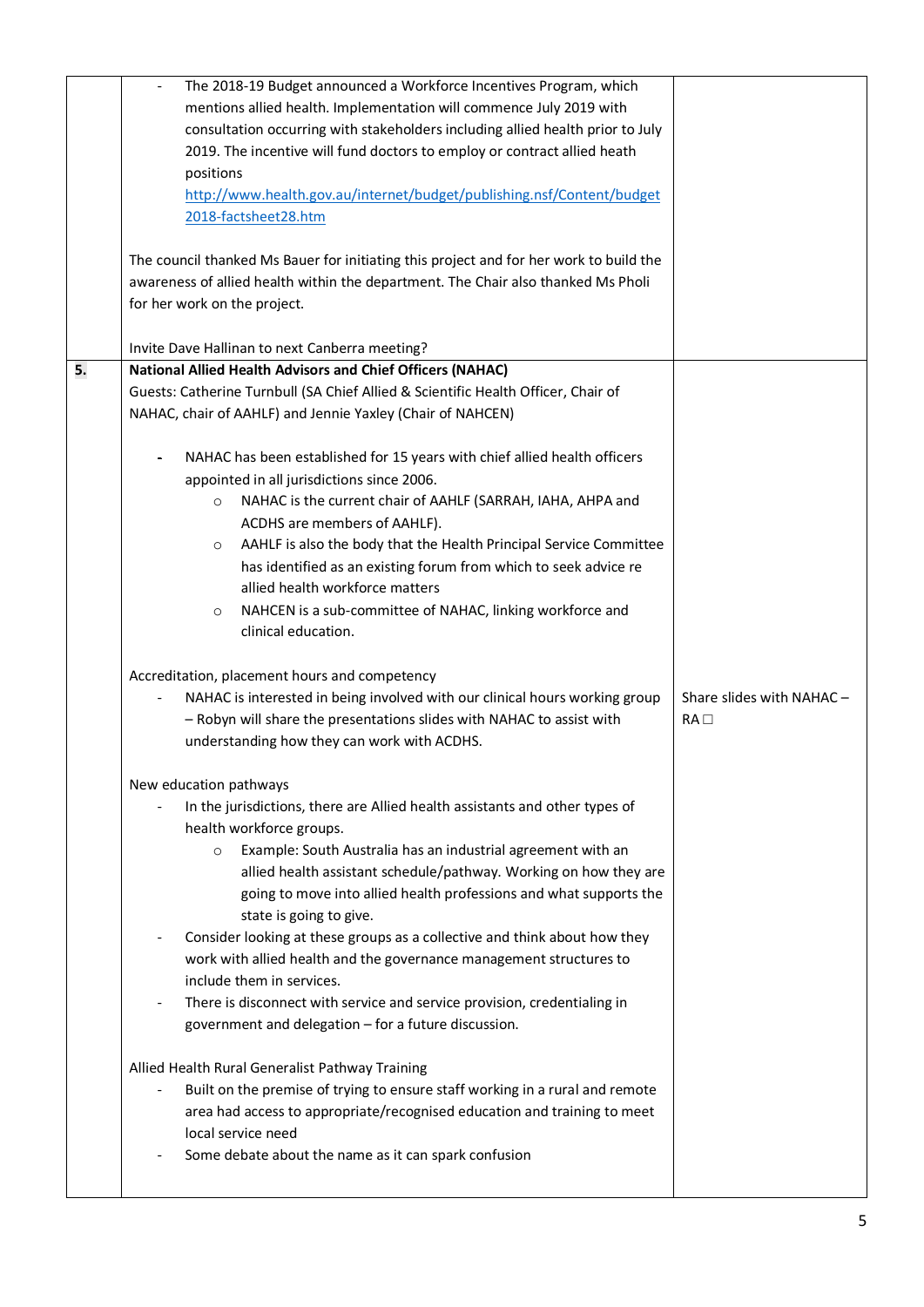| Initiated in Queensland, there are AHRG positions in a number of states                              |                           |
|------------------------------------------------------------------------------------------------------|---------------------------|
| with SARRAH now providing a co-ordinating role                                                       |                           |
| Small and critical workforce                                                                         |                           |
| Small and critical workforce - ensuring enough pathways to open up the                               |                           |
| workforce, and working with universities to facilitate this and meet                                 |                           |
| shortage demands. Potential from cross-institutional courses to meet the                             |                           |
| needs of the workforce -                                                                             |                           |
| WA is writing a report on this - will publish to ACDHS website<br>$\circ$<br>once available.         |                           |
| <b>MBS Review</b>                                                                                    |                           |
| The MBS review has been in progress for 2 years,                                                     |                           |
| Convened the 'GPPCCC (General Practice and Primary Care Clinical<br>$\circ$                          | DoH MBS Review -          |
| Committee)' and other groups to look at MBS items                                                    | <b>AAHLF Meeting Pres</b> |
| The review now needs to be finished by 2018<br>$\circ$                                               |                           |
| The Allied Health committee will be convened for 4 meetings to be<br>$\circ$                         |                           |
| finished by August.                                                                                  |                           |
| AAHLF will ensure Allied Health is included to address issues such<br>$\circ$                        |                           |
| as                                                                                                   |                           |
| What are the future recommendations for long-term                                                    |                           |
| change?                                                                                              |                           |
| The Commonwealth has indicated they need to implement short-<br>$\circ$                              |                           |
| term changes now (current AH items will form initial focus).                                         |                           |
| The Allied Health sector will advocate for better access for clients<br>$\circ$                      |                           |
| to MBS funded allied health services in both priority 1 (current                                     |                           |
| items) and 2 (longer term, strategic recommendations) phases of<br>the Review.                       |                           |
| Student learning and professional development                                                        |                           |
| NAHAC was interested in knowing about entry-level student training in the                            |                           |
| management of a private practice i.e. budgets, cost benefit analysis, IT etc.                        |                           |
| and if it is incorporated into curriculum.                                                           | Share/request ToR with    |
| This was raised because NAHAC have discussed that particularly in public<br>$\overline{\phantom{a}}$ | NAHAC and NAHCEN - RA □   |
| health, staff are unsure how to articulate and prepare a business case for                           | <b>PDF</b>                |
| their services in order to access resources, funding etc.                                            |                           |
| Does this need to be a graduate competency or a post-grad competency?                                | ACDHS membership          |
| Potentially develop a curriculum that prepares people for professional                               | and purposev2.pdf         |
| development and performance management planning, a framework they                                    |                           |
| will follow for the rest of their lives. Utilise clinical placements to teach                        |                           |
| students to identify learning needs and apply performance development                                |                           |
| frameworks and planning, highlighting that this is a life-long process.                              |                           |
| Questions from Commonwealth                                                                          |                           |
| ACDHS to work with NAHAC to provide expertise where necessary.                                       |                           |
| Going forward, NAHAC and ACDHS will look to meet once per year, scheduled during                     |                           |
| existing council meeting.                                                                            |                           |
| Will share ToR from each group so we aware of who the members are.                                   |                           |
| <b>Sector developments</b>                                                                           |                           |
| <b>Accreditation</b>                                                                                 |                           |

 $\overline{\phantom{a}}$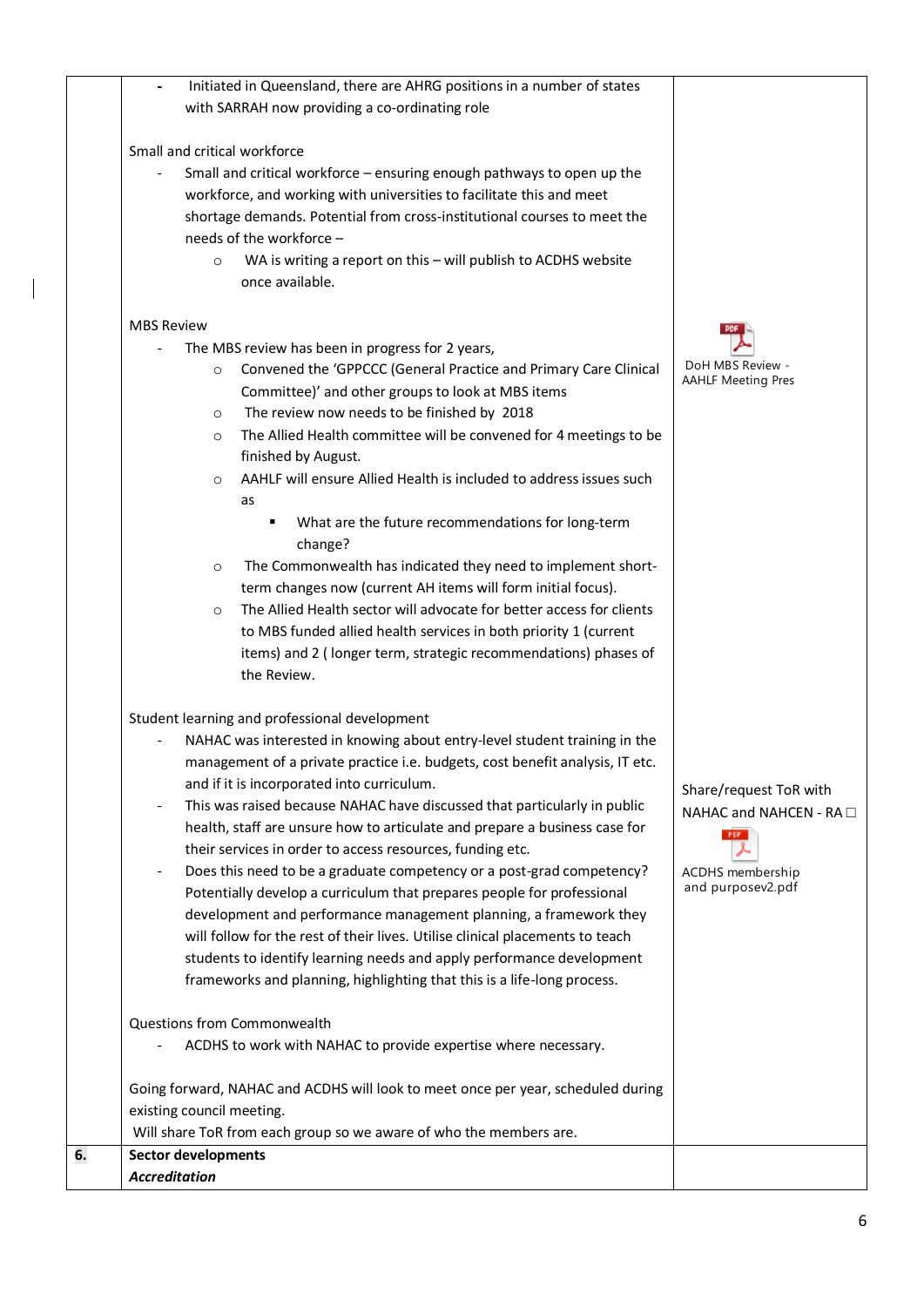| <b>Health Promotion Practitioners</b>                                                                              |                            |
|--------------------------------------------------------------------------------------------------------------------|----------------------------|
| Accredited for courses focused on health promotion, designed to<br>$\circ$                                         |                            |
| create a specific health promotion workforce, with registration                                                    |                            |
| option for graduates by the Australian Health Promotion                                                            |                            |
| Association.                                                                                                       |                            |
| <b>Pharmacy standards review</b>                                                                                   |                            |
| ACDHS consultation with the Australian Pharmacy Council planned<br>$\circ$                                         | Disseminate current        |
| for-June 6 <sup>th</sup> now cancelled. Member input will be sought via email                                      | standards and consultation |
| Action: Robyn to disseminate the current standards and<br>$\circ$                                                  | questions - $RA \square$   |
| consultation questions                                                                                             |                            |
| AHPRA - public consultation on review of accreditation arrangements -                                              |                            |
| assignment of accreditation functions                                                                              |                            |
| The process for each Registration Board to decide on the provider<br>$\circ$                                       |                            |
| of program accreditation was due for review                                                                        |                            |
| ACDHS submitted a response, (uploaded to website)<br>$\circ$                                                       |                            |
| https://acdhs.edu.au/wp-content/uploads/2018/05/ACDHS-                                                             |                            |
| repsonse_-AHPRA-Consultation-14052018.pdf                                                                          |                            |
| <b>MBS Review Taskforce</b>                                                                                        |                            |
| No ACDHS members on the committee, they wanted clinicians, not                                                     |                            |
| university reps. The taskforce will engage with AAHLF after the first or                                           |                            |
| second meeting, so ACDHS may be able to be involved in a collective input                                          |                            |
| through AAHLF.                                                                                                     |                            |
| (Committee since formed with invited stakeholder consultation to be held 26 July:                                  |                            |
| http://www.health.gov.au/internet/main/publishing.nsf/content/MBSR-committees-allied-<br>health-clinical)          |                            |
| Australian Allied Health Leadership Forum (AAHLF)                                                                  |                            |
| Caroline Edwards introduced as the Chief Allied Health Officer for<br>$\circ$                                      |                            |
| DoH, (the CAHO role is just one of many roles within her position)                                                 |                            |
| Health Care Homes strategy - keen to understand for how the<br>$\circ$                                             |                            |
| Allied health Sector can work with them                                                                            |                            |
| Medicare Review Taskforce Member attended the meeting sharing<br>O                                                 |                            |
| the framework. (see Notes above)                                                                                   |                            |
| A work plan was developed in the meeting taking into<br>$\circ$                                                    |                            |
| consideration:<br>Workforce - aged care and NDIS workforce planning, data<br>٠                                     |                            |
| sets and analysis                                                                                                  |                            |
| Financials - incentives schemes, health care homes and<br>п                                                        |                            |
| long-term strategies where allied health could be more                                                             |                            |
| efficient                                                                                                          |                            |
| Technology i.e. My Health record<br>٠                                                                              |                            |
| Service model scope of practice, prevention models of<br>п<br>care                                                 |                            |
| Look into ways to share information from AAHLF to ACDHS - via<br>$\circ$                                           |                            |
| minutes or email communication?                                                                                    |                            |
| <b>Executive committee (no recent meeting)</b><br>Convene meetings on an ad hoc basis when projects or issues need |                            |
| $\circ$<br>to be discussed.                                                                                        |                            |
| <b>ACDHS</b> representation                                                                                        |                            |
|                                                                                                                    |                            |
| 2019 National Allied Health Conference (ACDHS EO).<br>$\circ$                                                      |                            |